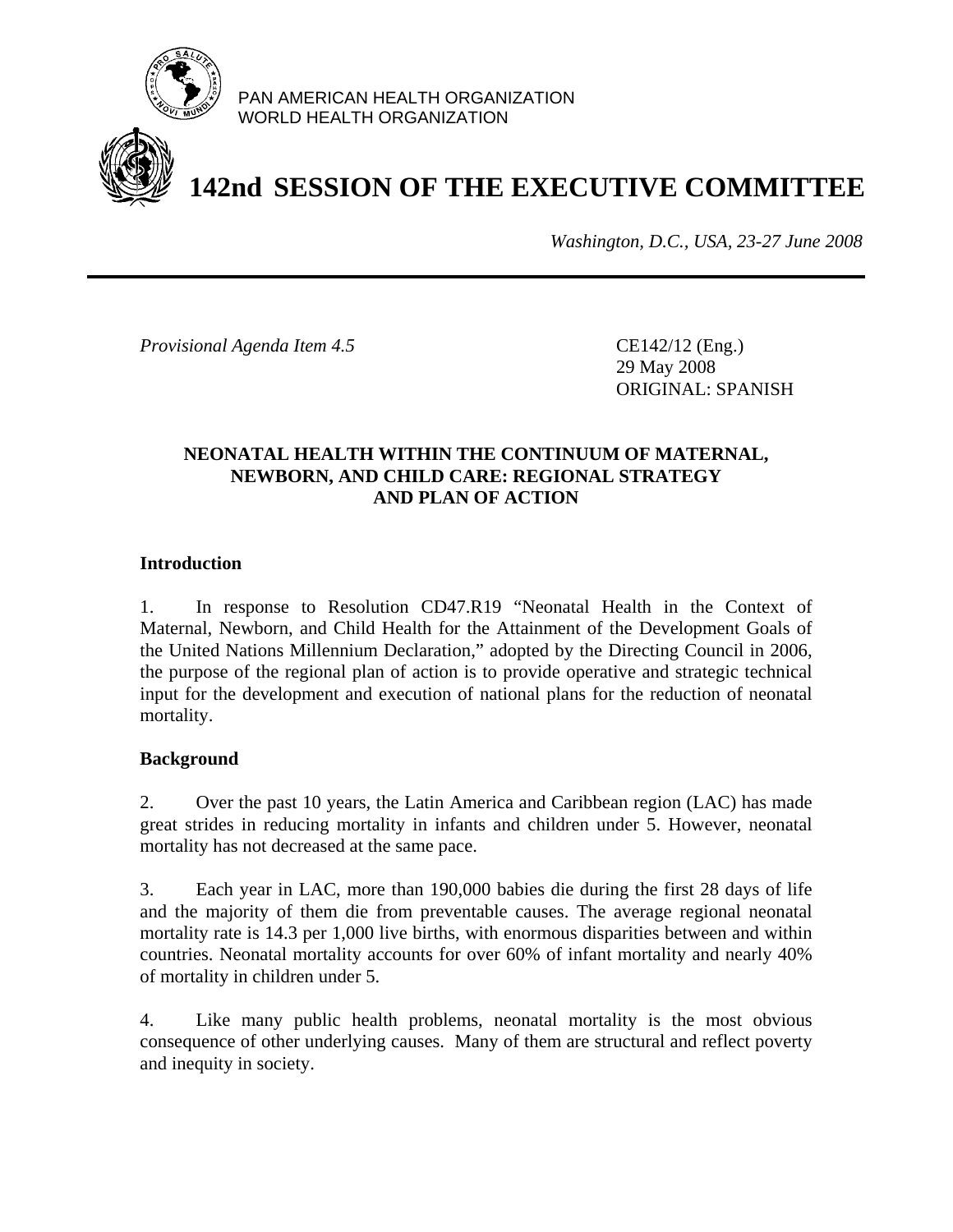CE142/9 (Eng.) Page 2

5. In response to this problem, the Pan American Health Organization has launched and served as the coordinator for a consultative process that has examined neonatal health problems in the Region and proposed intervention alternatives with partner organizations and representatives from nearly all the countries of the Region. One product of this highly participatory process is the publication *Reducing Neonatal Mortality and Morbidity in Latin America and the Caribbean: An Interagency Strategic Consensus* (PAHO/UNICEF/USAID/ACCESS/BASICS/CORE/Save the Children), on which this Strategy and Plan of Action have been based.

## **Situation Analysis**

6. LAC is a region characterized by wide disparities in health indicators among the countries and enormous inequities within them. Most of the countries of this region need to accelerate the reduction of neonatal mortality to achieve the Millennium Development Goals aimed at reducing child mortality.

7. Simple, inexpensive, high-impact interventions based on sound scientific evidence are now available and could improve neonatal health, even in the poorest areas. Unfortunately, these interventions have not yet reached those who need them the most.

8. By seeking to reduce and even eliminate the financial, cultural, and structural barriers that impede access to the health services, mainly by the neediest population groups, some countries have launched health sector reform processes with a view to providing public insurance to promote universal access to equitable, good quality, maternal and child services.

9. Some of these processes focus on family health, such as the case of Brazil; others are unfolding within the framework of universal public insurance or programs that offer free maternity services, in Bolivia and Ecuador. In Bolivia, Dominican Republic, Ecuador, Guatemala, Honduras, Nicaragua, Paraguay, and Peru, the neonatal component of maternal care programs are being strengthened.

10. In rural areas, geographical and cultural barriers become obstacles to care during labor and delivery at health facilities. Serious deficiencies in terms of access to skilled birth attendants, basic supplies, and functioning equipment exist in comparison with urban areas. Furthermore, the referral network is generally inoperative. Thus, a high proportion of births in rural areas are attended to by unskilled personnel who lack adequate basic training and the equipment needed to provide immediate care for mothers and newborns.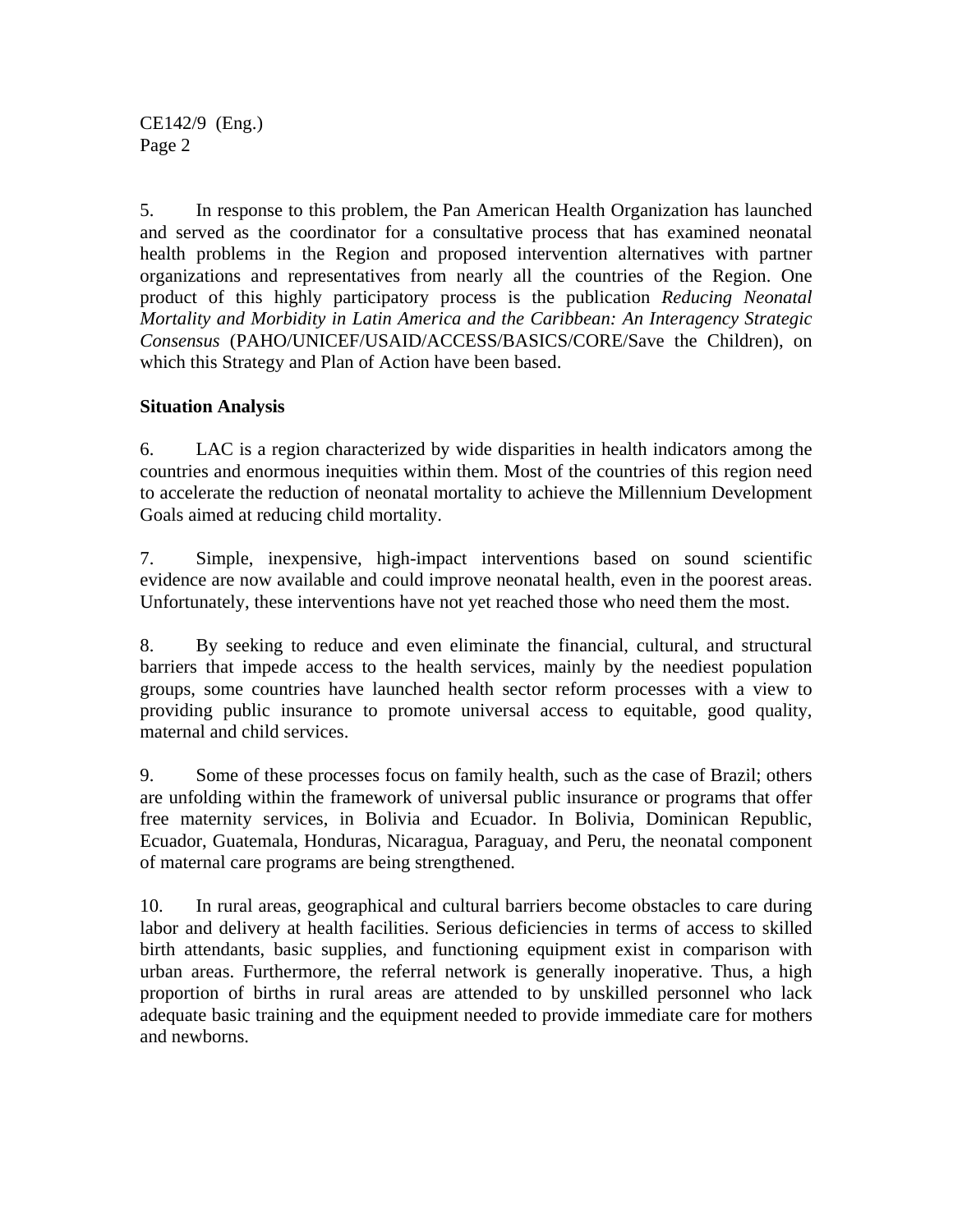11. The highest proportion of home births is found in three countries of the region; these births are usually attended to by a traditional midwife, a family member, or an unskilled person. This increases the possibility of maternal and neonatal death.

12. In addition to diagnosing and treating the most common childhood illnesses through standardized management of care, the Integrated Management of Childhood Illness strategy (IMCI) has an approach that is heavily geared to prevention and health promotion. IMCI seeks to upgrade the competencies of health workers through its clinical component, improve the care of children in the family and community through its community component, and provide specific guidelines for the detection of severe cases and their referral to higher levels of complexity, thereby strengthening health systems.

13. Administering tetanus toxoid to mothers has been a key factor in reducing neonatal tetanus, and universal rubella vaccination has helped lower the prevalence of congenital rubella syndrome.

14. Micronutrient deficiencies are common in women of childbearing age. According to WHO, 43% of women aged 15 to 49 in the developing countries suffer from anemia during pregnancy. This condition is recognized as a risk factor for maternal mortality, low birthweight, and prematurity. It has been verified that clamping the umbilical cord at three minutes or more after delivery increases iron reserves in the newborn and reduces anemia during first the six months of breast-feeding. Lack of folic acid during the periconceptional period increases the risk of neural tube defects.

15. It is currently estimated that while 90% of mothers in Latin America and the Caribbean breast-feed their newborns, less than one-third of them breast-feed exclusively for the first six months. Moreover, it is customary in the region to give babies other fluids or food from a very early age (before 6 months). This practice can prove to be very detrimental. It has been shown that essential interventions, such as keeping the mother and baby together after delivery, skin-to-skin contact, and initiating breast-feeding during the first hour of life can foster longer and exclusive breast-feeding.

16. With respect to HIV, some 49,000 infants in LAC have been infected through vertical transmission. Without effective clinical interventions, at least one-third of children born to HIV+ mothers will contract the virus, and the majority will die before the age of 5.

17. The justification for adopting a process that covers the continuum of care is based on the close association between health and the well-being of families, women, newborns, children, and adolescents. The goal of addressing this continuum is to guarantee the availability of and access to evidence-based interventions that will make it possible to improve health throughout this life cycle.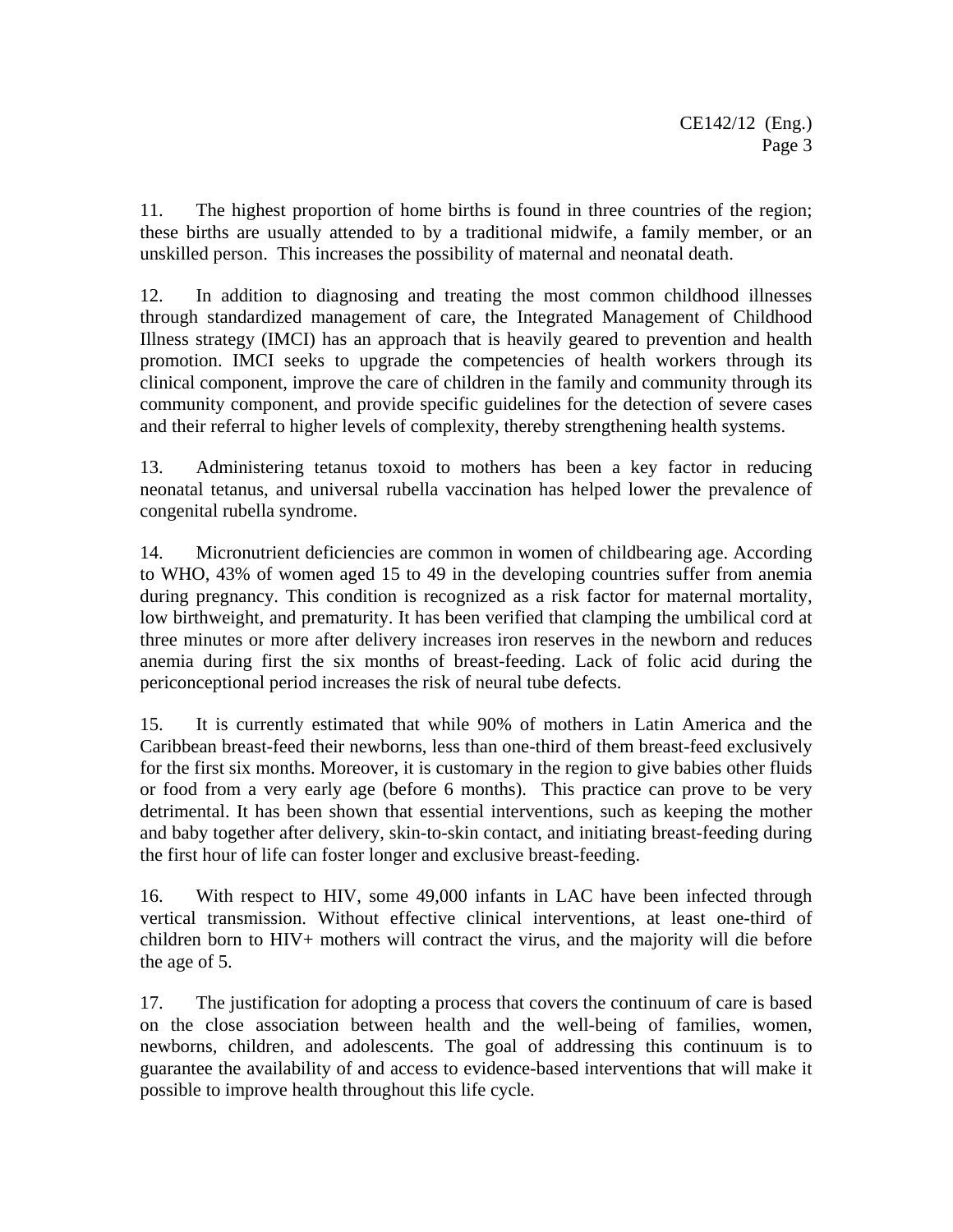CE142/9 (Eng.) Page 4

#### **Proposal**

18. The Regional Strategic Plan of Action is based on the Interagency Strategic Consensus on Reducing Neonatal Mortality and Morbidity in Latin America and the Caribbean. Based on the commitment of the governments of the Region for the eight-year period 2008-2015, its activities aim to respond to that commitment through the following objective: *Support the countries of the Region in achieving Millennium Development Goal-4, emphasizing interventions to promote peri-neonatal health.* 

19. This approach has at least three different dimensions with profound implications for the way in which policies, programs, and interventions are organized and executed: 1) care must be provided across the life cycle continuum, and include the preconceptional period, pregnancy, delivery, childhood, and adolescence to take advantage of natural interactions; 2) care must be provided through a process that preserves absolute continuity and encompasses the home, community, health center, and hospital; 3) the continuum of care also includes interventions in health promotion, disease prevention and control, treatment, rehabilitation, and reintegration into society.

20. This Plan of Action covers four interdependent strategic areas. Each has one or two lines of action and each line of action has an objective that represents an expected result, with specific activities at the regional and national levels.

21. Strategic Area 1. *Create an enabling environment for the promotion of neonatal health*. An enabling environment constitutes the sum of the political, structural and technical conditions that will permit the application, development, and expansion of the activities that promote maternal, perinatal, and neonatal health.

22. Strategic Area 2. *Strengthen health systems to improve access to maternal, newborn, and child health services*. Pregnancy and birth are part of a normal physiological process in which complications can often arise unexpectedly. Health workers and the health system must be prepared to respond to these needs and improve access and the quality of care at the different levels of the system whilst promoting evidence-based practices and interventions.

23. Strategic Area 3. *Promote community-based interventions*. Interventions to improve family and community practices have had a real impact on neonatal health and development; they should therefore be given high priority. Families need knowledge and support to provide effective essential care to newborns in the home—for example, temperature control, early and exclusive breast-feeding, proper hygiene, and use of the health services for immunization. They must also be able to recognize signs of disease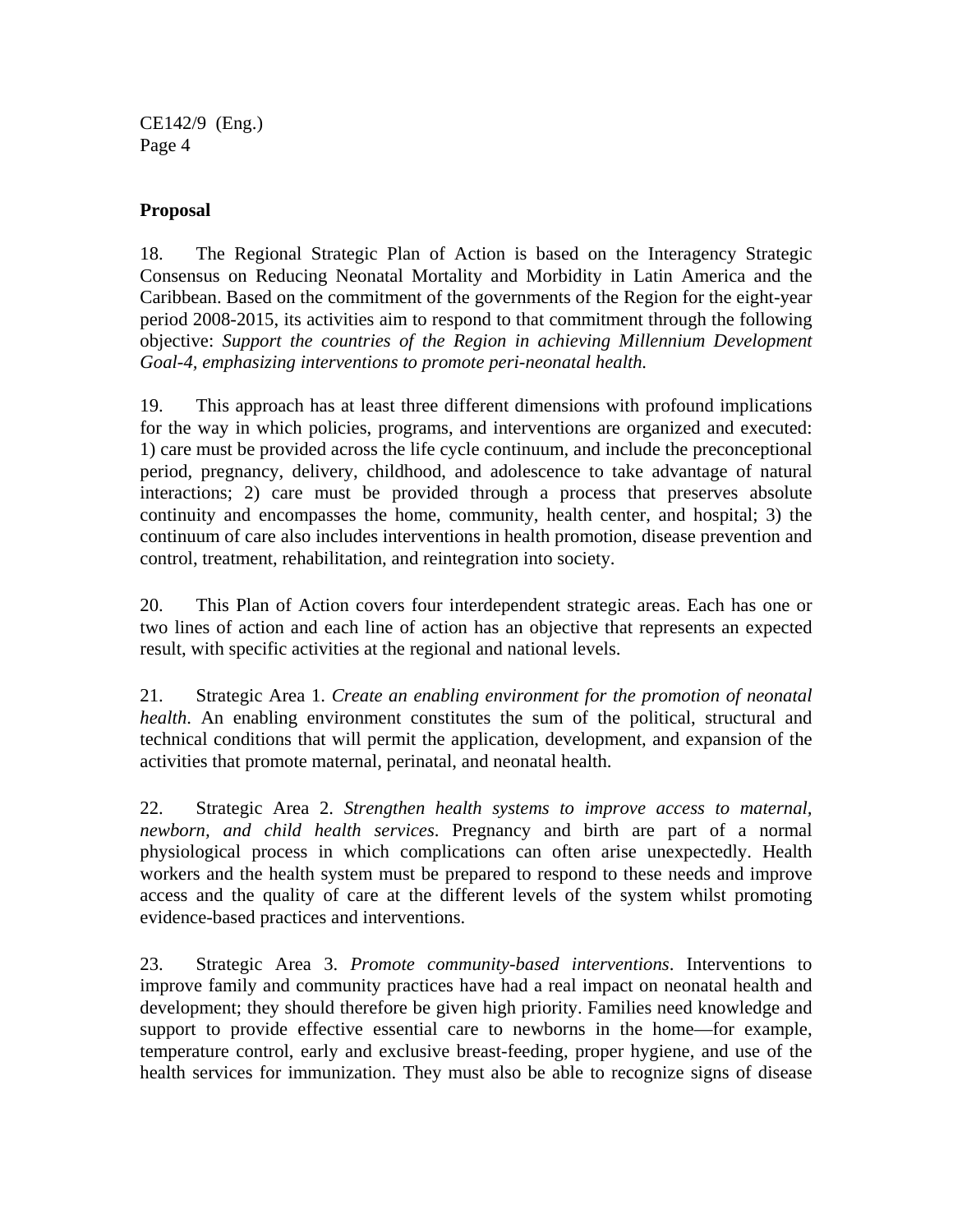and severity and to quickly take infants to the proper referral level within the health system.

24. Strategic Area 4. *Develop and strengthen monitoring and evaluation systems*. Surveillance and monitoring of health workers' and other human resources' performance are essential for ensuring compliance with basic quality standards and improving competencies, as demonstrated by Bolivia's experience with the monitoring and followup of neonatal IMCI in health facilities. (Information about this experience is currently being disseminated to other countries in the Region).

25. In response to resolution CD47.R19 of the 47th Directing Council of PAHO and in keeping with the different epidemiological scenarios, which are summarized in Table I, a series of different activities is proposed to respond to specific situations among and within the countries. A series of process, result, impact, and common tracer indicators is also proposed for monitoring regional, national, and local progress.

26. PAHO has served as a catalyst for securing technical and financial resources to strengthen the 11 essential public health functions in LAC countries. Strengthening these functions can prevent mortality in newborns but requires the participation of external and internal actors through interprogrammatic efforts that employ a multisectoral approach.

27. In this environment, the technical capacity of the Representative Offices must reflect the needs and priorities set for maternal, newborn, and child health. PAHO technical support to the countries will focus on the health sector's response to neonatal care within the framework of the continuum. It will pay special attention to the development and upgrading of human resources and the development and adaptation of standards, guidelines, methodologies, and tools, along with the dissemination of information on evidence-based interventions and best practices in care.

28. It is equally important to strengthen existing country cooperation mechanisms and technical cooperation among countries. These technical cooperation mechanisms must guarantee real visibility for neonatal problems within the continuum of care and result in the mobilization of political, social, and economic support.

29. No agency or organization can independently tackle the entire problem of neonatal, perinatal, and maternal mortality. Joining forces will facilitate the creation of a continuum of care and an environment that facilitates achievement of MDG-4 in the countries. The idea is to forge partnerships with multilateral and bilateral organizations, donors, the private sector, scientific and academic institutions, nongovernmental organizations, faith-based organizations, and civil society.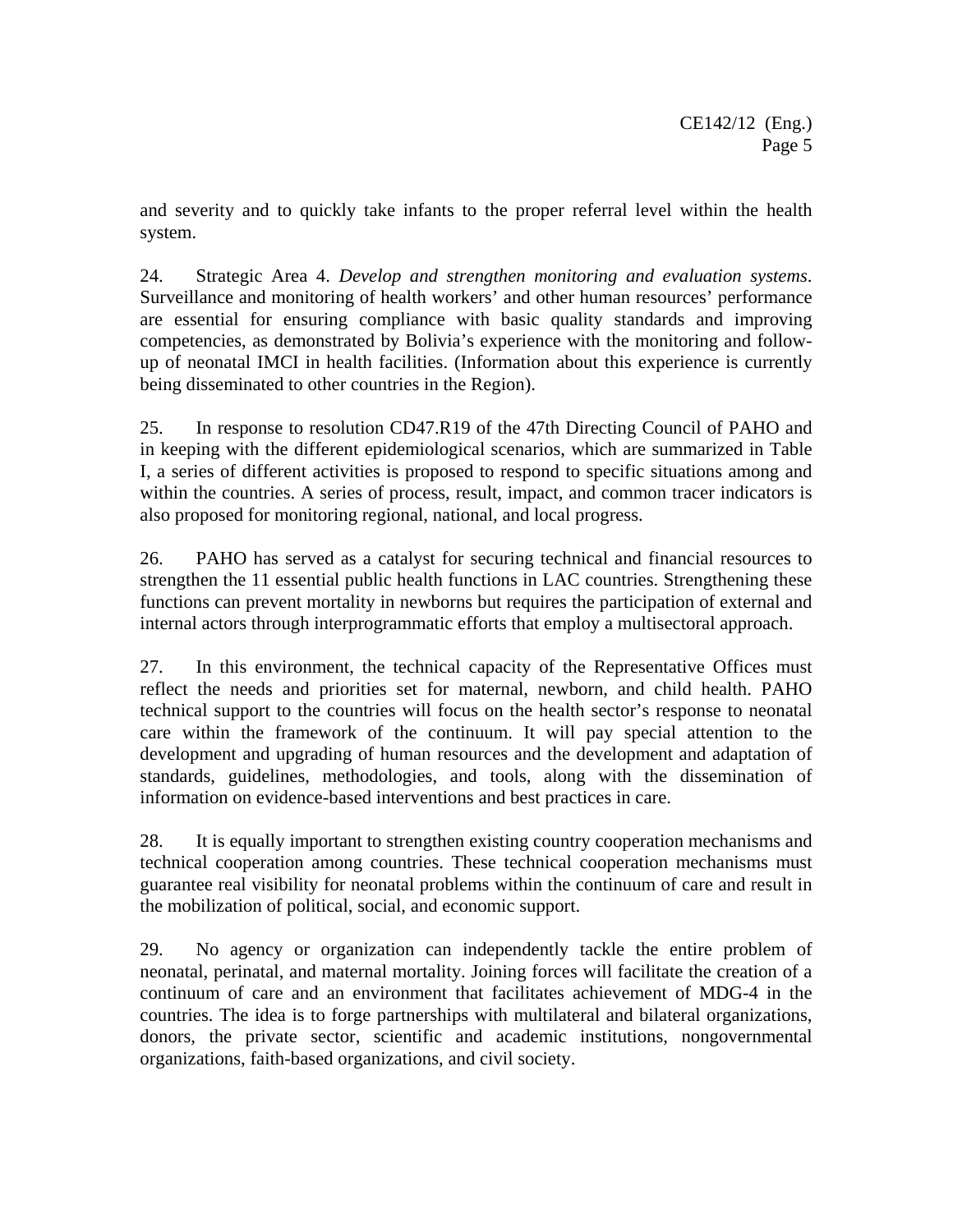CE142/9 (Eng.) Page 6

30. Consequently, this document seeks to achieve multisectoral, interagency agreement on the technical program and policies that should be promoted in the Region to support implementation of national neonatal health plans within the framework of the continuum of care. An effective partnership is critical for harmonizing and intensifying the measures adopted at the global, regional, national, and local levels for achieving MDG-4.

#### **Action by the Executive Committee**

31. The Executive Committee is requested to review this document to determine whether the reduction of neonatal mortality should be a priority in health programs and if it is necessary to expand, strengthen, or continue implementing the Strategy and Regional Plan of Action for neonatal health within the continuum of maternal, newborn, and child care. The Committee is also asked to review, discuss, and adopt the proposed Resolution.

Annex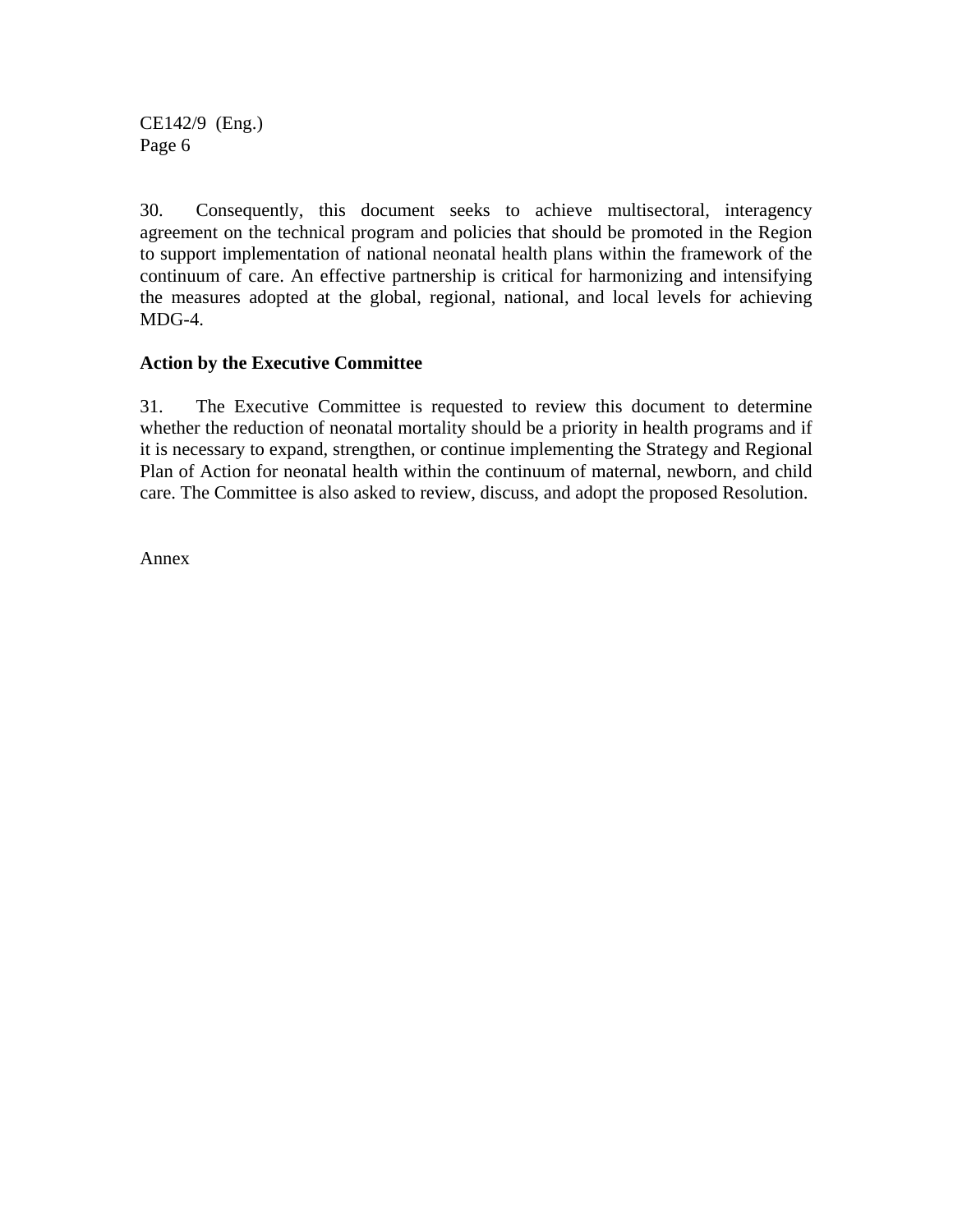|                                    | <b>Neonatal mortality</b><br>of 20 or more *                                                                                                                                                                                                                                                                                                                               | <b>Neonatal mortality</b><br>of 15 to 19 *                                                                                                                                                                                                  | <b>Neonatal mortality</b><br>of $< 15$ *                                                                                              |
|------------------------------------|----------------------------------------------------------------------------------------------------------------------------------------------------------------------------------------------------------------------------------------------------------------------------------------------------------------------------------------------------------------------------|---------------------------------------------------------------------------------------------------------------------------------------------------------------------------------------------------------------------------------------------|---------------------------------------------------------------------------------------------------------------------------------------|
| <b>Principles</b>                  | ■ Strengthen<br>community outreach<br>activities.<br>• Increase coverage of<br>skilled prenatal,<br>delivery, and<br>postpartum care for<br>mothers and<br>newborns.<br>• Improve the quality of<br>care in health<br>facilities, respecting<br>interculturalism.<br>• Intensively promote<br>essential care for<br>newborns and the<br>identification of<br>danger signs. | • Provide universal<br>outreach and family<br>and community care<br>services, as well as<br>skilled care.<br>Improve the care<br>provided in facilities<br>from the first referral<br>on.                                                   | Guarantee equity<br>• Promote quality.<br>• Monitor and improve<br>long-term results in<br>the event of<br>neonatal<br>complications. |
| Advocacy                           | • Draft specific<br>neonatal care<br>policies.<br>• Design financing<br>mechanisms to<br>protect the most<br>vulnerable groups.<br>• Distribute manuals<br>and standards to all<br>levels of care.                                                                                                                                                                         | • Draft specific neonatal<br>care policies.<br>• Distribute manuals and<br>standards to all levels<br>of care.                                                                                                                              | • Draft specific<br>neonatal care<br>policies.<br>• Distribute manuals<br>and standards to all<br>levels of care.                     |
| <b>Expansion</b><br>οf<br>coverage | Strengthen prenatal<br>care (increase<br>coverage, introduce<br>standards of care,<br>improve the<br>availability of basic<br>supplies).<br>Strengthen early<br>postnatal care.                                                                                                                                                                                            | Achieve full coverage<br>and ensure that<br>prenatal care is geared<br>to populations that do<br>not ordinarily receive<br>this type of care.<br>• Consider the possibility<br>of introducing additional<br>prenatal care<br>interventions. | • Provide care near<br>the patient.<br>■ Ensure the<br>continuity of staff.                                                           |

#### **Table 1. Different activities according to the various scenarios for responding to diverse situations**